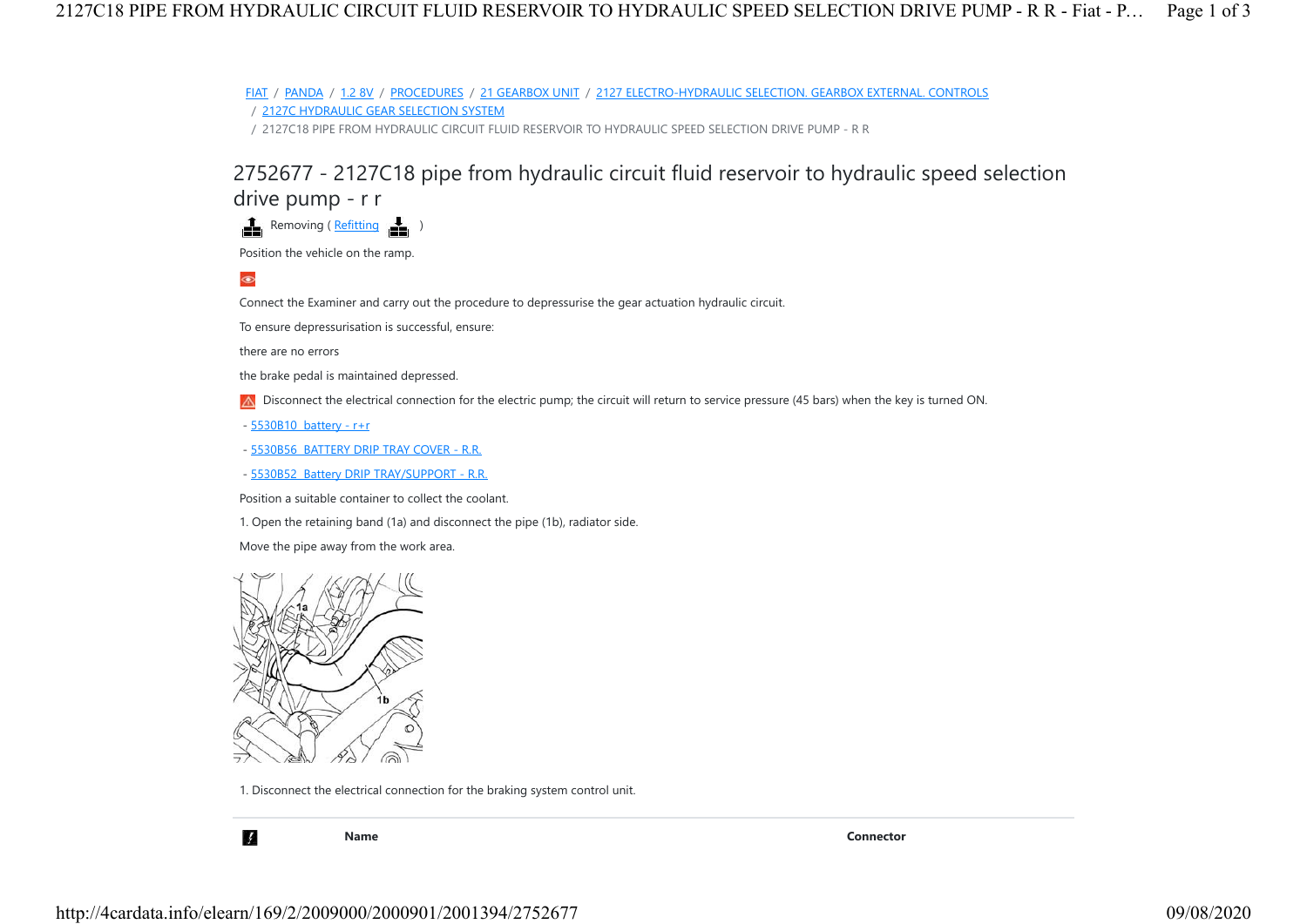1 Braking system control unit M51



1. Move the front wiring section away from the work area.



<sup>1.</sup> Open the retaining band (1a) and disconnect the pipe (1b), tank side.



1. Open the band (1a) and disconnect the pipe (1b), electrohydraulic gear selection pump side.